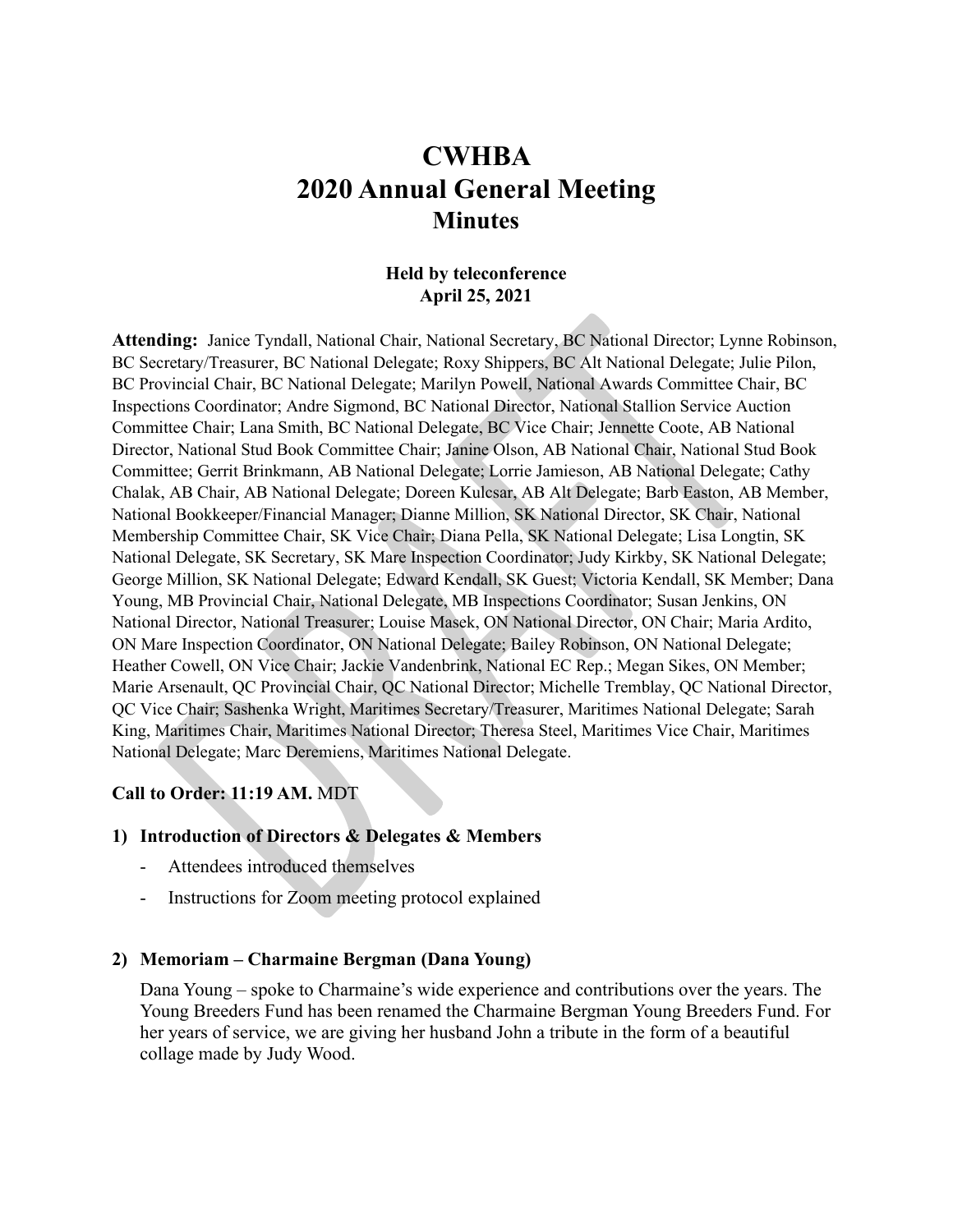# **3) Agenda Approval**

**MOTION:** To accept the agenda as circulated. **MOVED** by Cathy Chalak. **Seconded** by Jennette Coote.

Chris Gould – move the WFFS regulations up to the discuss area

**F** Motion carried

#### **4) Approval of Minutes from 2020 AGM**

**a)** Approval of Minutes from the 2019 AGM, held June 27, 2020

*Corrections and omissions*

• None

**MOTION:** To accept the 2019 AGM minutes as circulated and reviewed. **MOVED** by Susan Jenkins. **Seconded** by Louise Masek.

**Motion carried**

# **5) Chair's Report – Janice Tyndall**

- $\circ$  On Feb 24<sup>th</sup>, 2020 our National Chair passed away, leaving 2 years remaining on her term
- o The contract to open a CWHBA National Office will begin in July 2020.
- o The new website is in development.
- o We are switching away from CLRC to a new Studbook database management software in 2022 to increase the speed of registration processing.
- o AB held a very successful online sale.
- o The SSA was also a great success this year.

# **6) Treasurer's Report – Susan Jenkins**

#### a) **Review Financial Statements**

Barb Eastholm – reviewed audited Financial Statements

- o No errors or omissions were found in the review by the auditor. The use of Quickbooks online allowed for more detail to be provided.
- o Balance Sheet \$175,000 in Assets, \$60,000 in Liabilities
- o Income Statement reviewed
	- Revenue on Registrar Activities was increased due to CLRC processing previously outstanding work.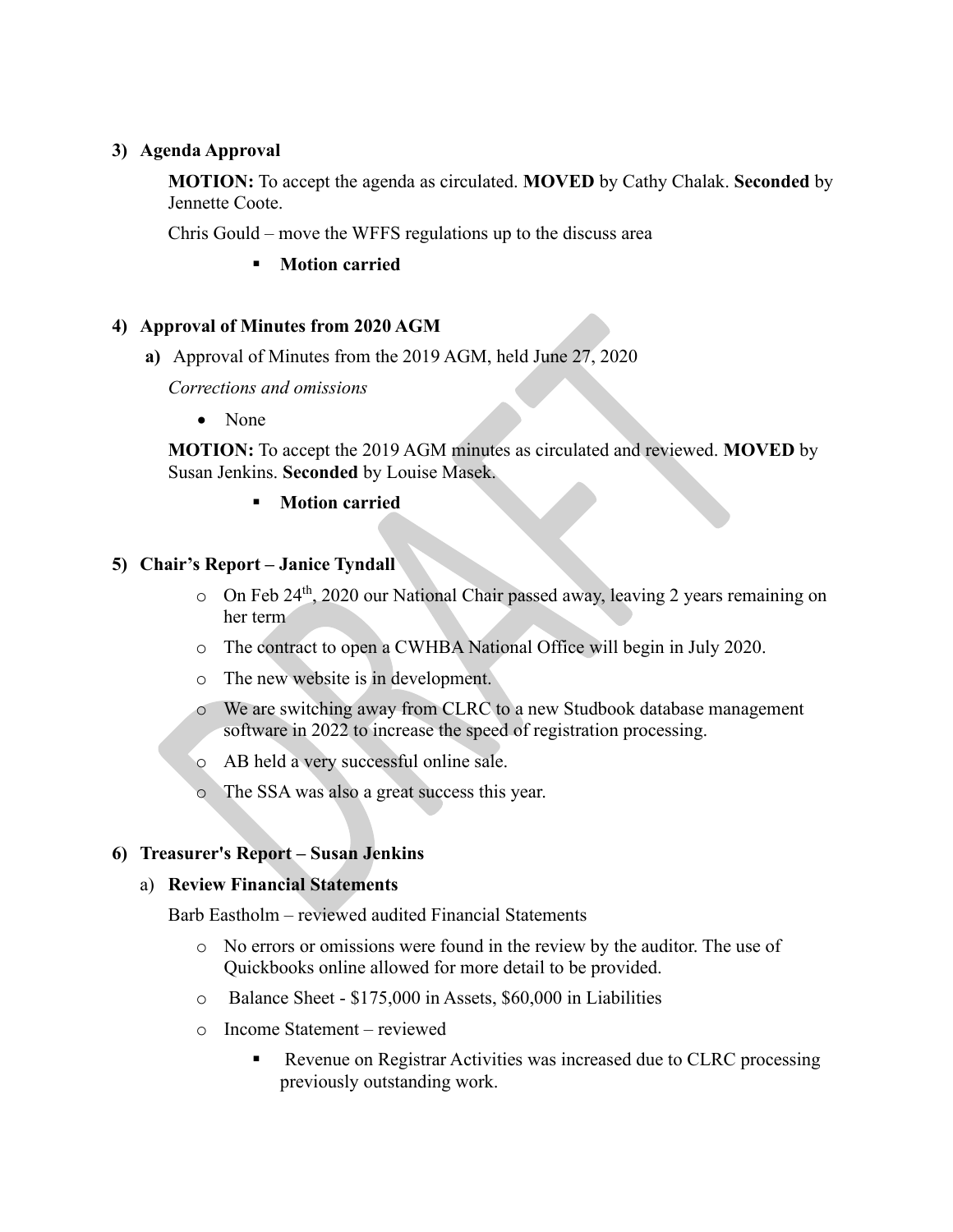- Excess of Revenue over Expenses was \$68,000 an increase from \$27,000 in 2019
- o The statements are posted for member review as well

Doreen Kulcsar – how does the 10% hold back for reserve work?

 Barb Eastman - 10% is held from the SSA for the reserve fund. This is for any potential problems that may arise from the previous years auction. If the funds are not used, they revert back into general operating revenue. Currently we have the 2018, 2019, and 2020 sitting in the reserve. The funds from 2018 and 2019 will show as revenue in 2021.

**MOTION:** to accept the audited financial statement for 2020. **MOVED** by Jennette Coote. **Seconded** by Andre Sigmond.

#### **Motion Carried**

#### b) **Presentation of 2021 Budget – Susan Jenkins**

- o This is a little out of date as we now have plans to open an office, and for Equis which we are in the process for finalizing our contract with.
	- Our website development budget should cover both the website and Equis

**MOTION:** to accept the presented budget working paper with the explanation that the final costs of Equis and website will be somewhat adjusted but are covered in our total budgeted number. **MOVED** by Jennette Coote. **Seconded** by Dana Young.

# **Motion Carried**

# c) **Affirm rebates to Provincial Chapters**

Reviewed Chapter Payouts

Barb Eastholm – Chapter rebates are \$5/member less \$2 for insurance paid on behalf of the Chapters. There are also deductions for chapters that use the conferencing number, and inspection judges that national has paid for. Chapters that donate non-semen items receive 85% of the proceeds. There is a minimum payout of \$250/chapter for semen sales.

**MOTION**: to accept the 2020 payout distribution as presented. **MOVED** by Julie Pilon. **Seconded** by Dana Young

**•** Motion Carried

#### d) **Appoint 2021 Year End Financial Review Officer**

**MOTION:** to appoint Bruce G. Drysdale CPA CA as our yearend financial review officer. **MOVED** by Jennette Coote. **Seconded** by Julie Pilon

**Motion Carried**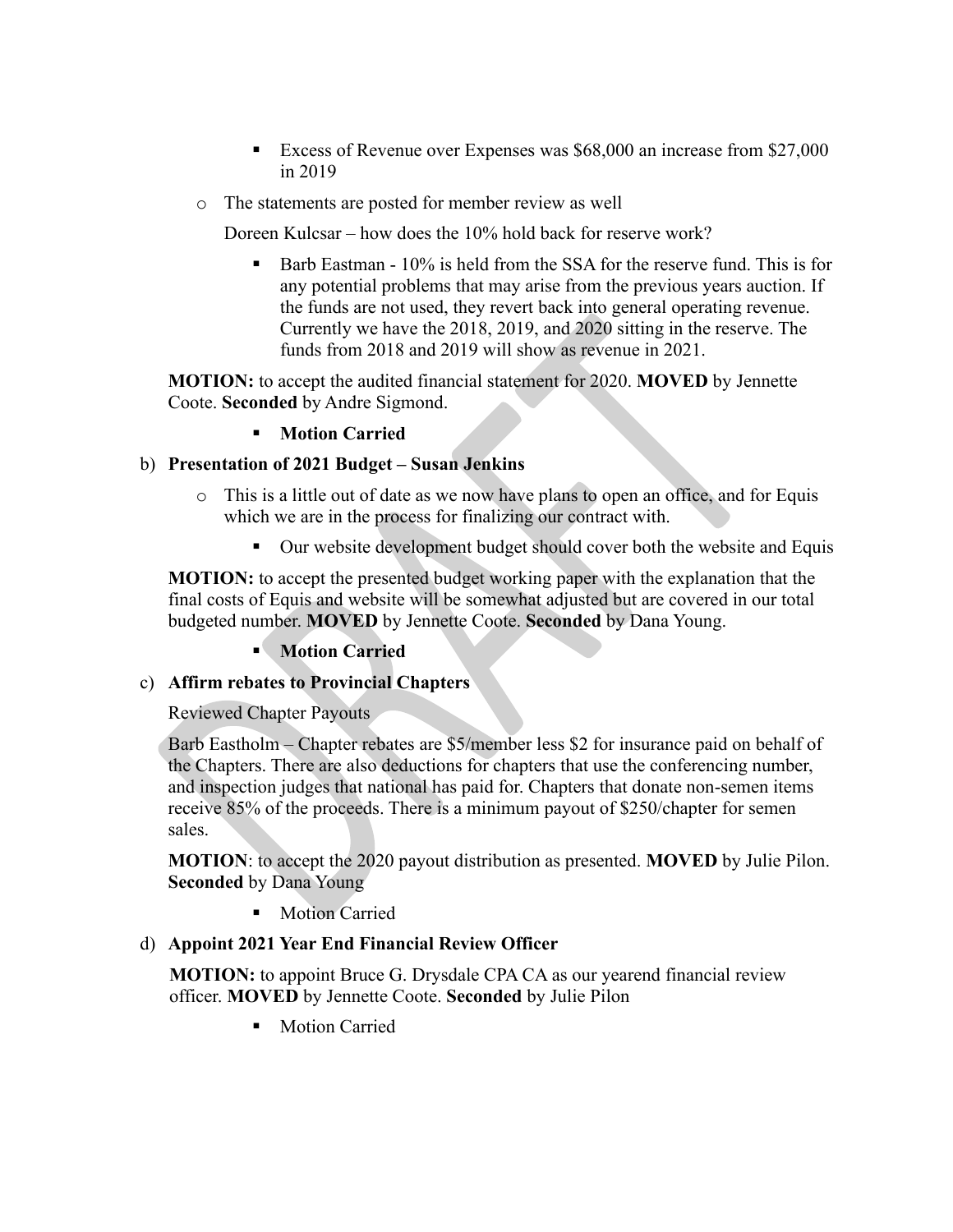### **7) Management Committee Reports**

#### a) **Membership – Dianne Million**

- o Chapter meetings proved to be very enlightening and proved how important mentorship of new board members is to help the chapters.
- o Will continue to do these meetings so that we keep in touch with the Chapters.

#### i) **Awards – Marilyn Powell**

- o There were no results submitted from what few shows were held.
- o Reviewed the premiums and Provisional Licenses.
	- Report posted to website for review.

#### ii) **Young Breeders – Maria Ardito**

- o The young breeders Championships is scheduled to run this year in the Netherlands, but we will not be participating due to Covid.
- o Cathy Chalak was in the meeting with the organizers.
	- They did want to pass along their condolences about Charmaine.
	- They have several initiatives starting. We are hoping to gain some educational information out of them. There is some video they are working on that should be helpful.

# b) **Communications – Chris Gould**

- o Reviewed report that was submitted. Several statistics available in the report.
- o Trying to make use of Zoom more for our meetings.
- i) **E-news**
	- o We are getting an opening rate of 34% which is apparently very good**.**
- ii) **Website**
	- o Have tendered this several times to get something that works. We are in the first stages of development now. It will be a WordPress site.
		- Reviewed a very basic mock up version of website.
		- It will have a French translation as well
	- o Equis will be linked in, so we will not be having to redesign anything when that comes on board.
	- o Theresa Steele will there be website advertising space available?
		- Yes, side and bottom maybe. Looking at several options.
	- $\circ$  Lorrie Jamison What is the website cost? It is a flat rate cost under \$10,000.
- iii) **Social Media**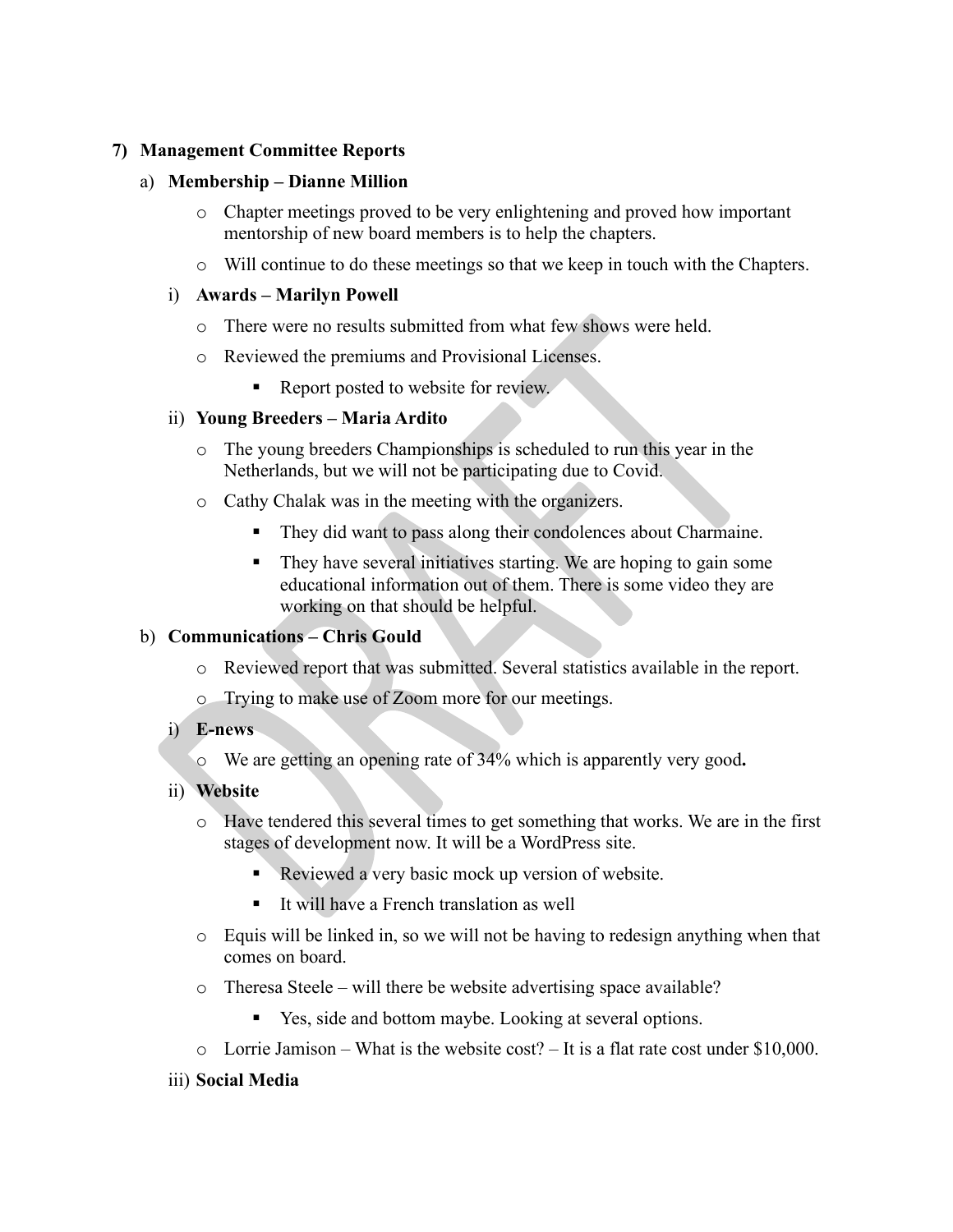#### c) **Office – Jennette Coote**

- o Loss of staff at CLRC has created too much work for them to keep up.
- o Currently with CLRC staff working from home they do not have phones linked so they cannot receive calls.
	- So, to pay by credit card currently there are 3 options:
		- if you know your CLRC account login information you can go on there and pay through the website;
		- Barb has volunteered to process payments and notify CLRC of receipt;
		- Send email to Jennette to notify CLRC that you are trying to pay by credit card and then CLRC will contact you for payment information.
- o Over the last 4 years the help desk has processed 26,500 tickets, which is an average of 6,650 requests per year.
	- Catching a lot of applications have been mailed but not received.
- o 2020 saw 214 registrations, 341 Transfers, 47 approvals, 25 exports, and 341 memberships processed.
- o We are close to 10,000 registrations now and will get there this year.

**MOTION:** to accept the Management Committee reports. **MOVED** by Susan Jenkins. **Seconded** by Julie Pilon.

**Motion Carried**

# **8) Board Reports**

# a) **Equestrian Canada – Industry Division & Category C & Health & Welfare**

- o Jackie Vandenbrink took over for Andre through the year.
	- Not much activity to report since becoming involved.
- o Chris Gould EC is working on horse identification and traceability platform.
	- We had a conference call with them and reiterated that we wanted breed registries to be the initial source of identification.
	- Equis was a part of the discussion so we will be able to share data with them when they are ready.

# b) **WBFSH – Chris Gould**

o We have been very active in WBFSH right from the start.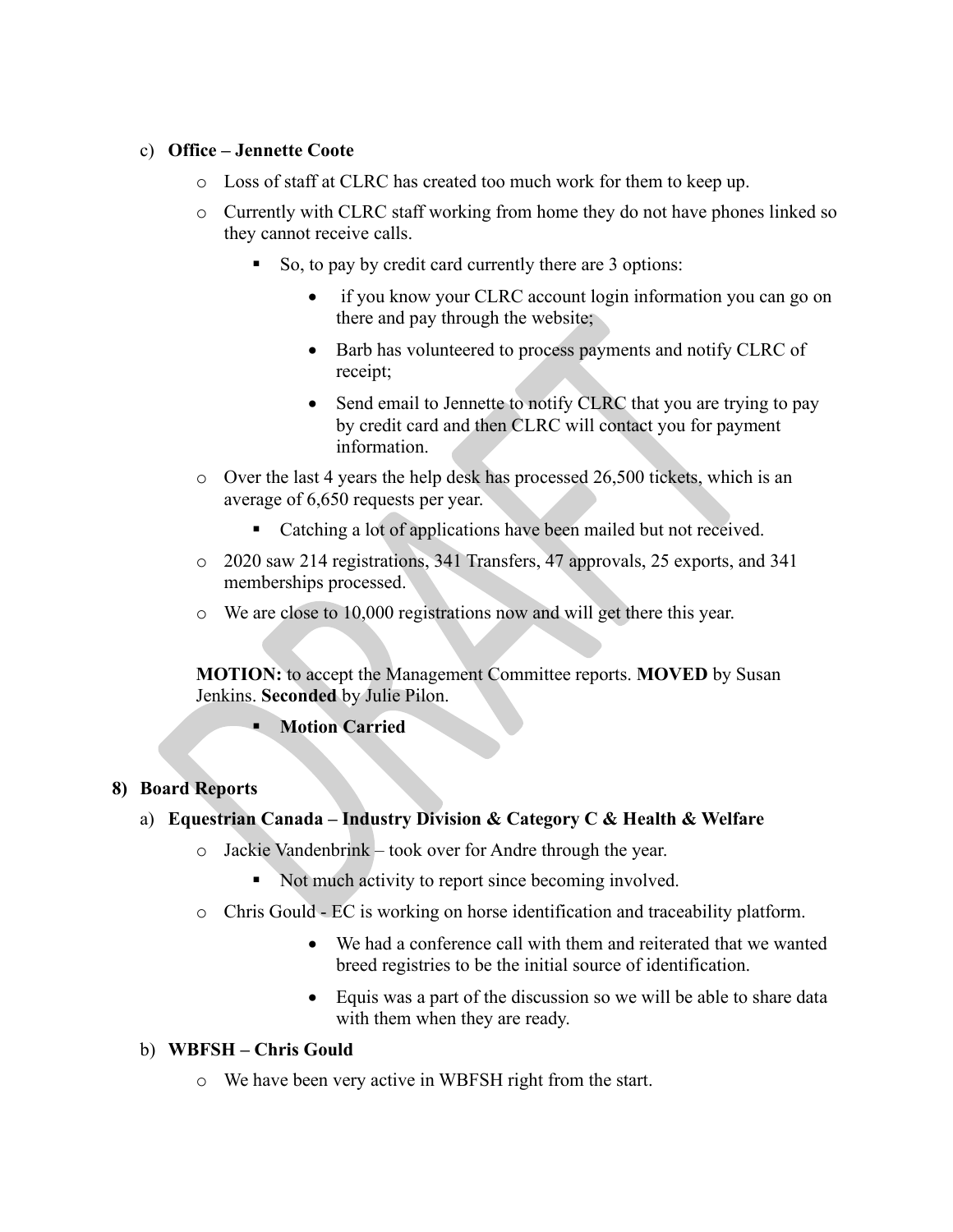- o Working on several initiatives one was creating CIGA a committee that works on genetics and breeding values that sort thing.
- o 2020 was the start of the new 5-year plan. This involved some restructuring. Looking to develop a format for developing at "state of the industry" review.
- o A lot of smaller studbooks are struggling with the same issue we are.

#### c) **National Stallion Service Auction – André Sigmond**

- o SSA was very good. The committee worked very hard.
- o Thank-you to all the stallion owners, chapters, and buyers.

#### d) **Equis studbook management software**

- o Chris Gould Reviewed report
	- Equis is used by more than 30 studbooks
	- $\blacksquare$  Main features are  $-$  Its front office is integrated into our website for online registration, studbook entry etc. – It is cost effective based on membership numbers. – It has built in data exchange capability to take advantage of EC, WBFSH, and FEI information exchange.
	- Weakness now is the search capabilities need UELN or chip number.
- o Went through work timeline.

Chat question – Will the member and horse database still be public? – Yes, we have the option to leave open or require a subscription. We have not really discussed it but like the idea of keeping it open.

Chat question – What is the timeline for requiring micro-chipping? – The Board has not made that decision yet. Likely it will depend on EC as they are working to be the microchip supplier.

# e) **Office Administration Contract**

- o We have a contract in place with Victoria Kendall to start July 2020. She has been doing some piece meal work already.
- o We discussed putting the contract out to tender, but as Victoria was available and she knows the job and the system, we don't have to spend a lot of time training someone new.

Chat question – It is my understanding that Victoria was not able to complete her contract in the past. Is she better equipped at this time? – That is a bit of mis-information. We had offered the contract to Holliston, but as Victoria had moved on to manage Ebon Stables they declined to renew. We put the contract out to tender again and went with Standardbred Canada.

Chat question – We did not go to volunteers, went to one person. – We initiated a new "Help Desk" for member contact. The volunteers were all board members and it was a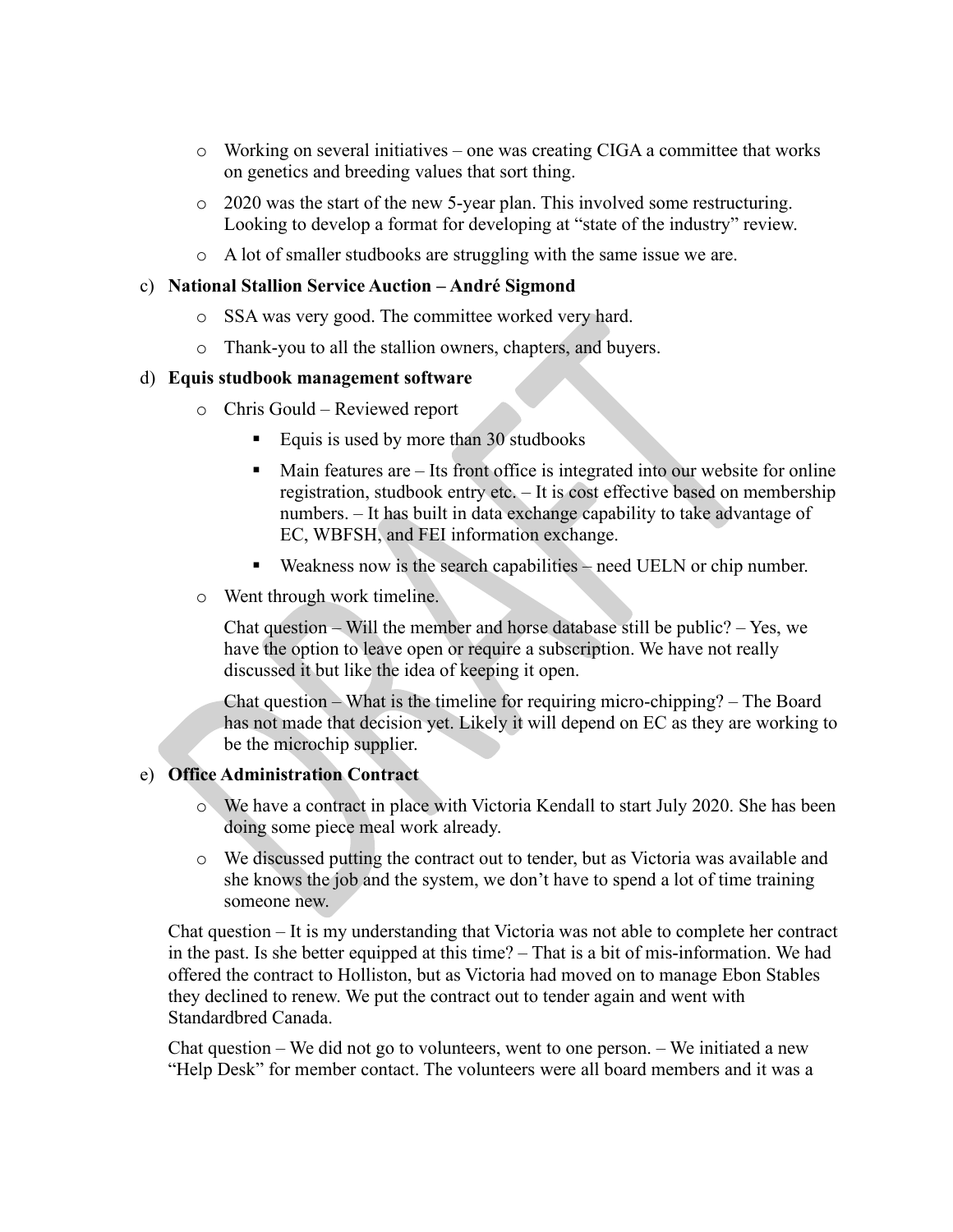board decision. The work that the office had previously done was spread over various board members. – Victoria's qualifications mean that she can do everything we need.

#### **Discussion**

Chat question – who does the office answer to? – The office answers to the Board and the Studbook Committee.

- o It is a done deal now; we need someone to do the work CLRC has been. The volunteers we have are already doing jobs. The timeline constraints ment that there was not time to go through a tender process. We have the opportunity that should Victoria not fulfill the responsibilities of her contract we can release her of her services.
- o As an organization we need to canvas all our members to find more people to volunteer on our boards. There are not enough people to do all the jobs that are out there.

**MOTION:** to accept the reports from the board. **MOVED** by Jennette Coote. **Seconded** by Andre Sigmond.

#### **Motion carried.**

Susan Jenkins took over as meeting Chair at this time as Janice Tyndall was experiencing a power outage.

#### **9) Studbook Committee**

#### a) **Stud Book Director's Report – Jennette Coote / Janine Olson**

Jennette Coote – reviewed report

- o Had to make a lot of decisions this year.
- o Had the highest number of straight stallion approvals we have ever had.
- o We needed to bring new people on as trainees.
- o We were asked to and have come up with a process for video inspections.
- o Janine is going to organize a mare inspection coordinator meeting to make sure everyone knows what is required.

#### b) **2021 Inspections, National Tour & SPT – Jennette Coote**

Reviewed options presented for 2021 inspections

- Traditional inspection process subject to Covid restrictions
- $\blacksquare$  Video inspection  $-1$  senior inspector and qualified videographer.
- Allow video submission (for mares only).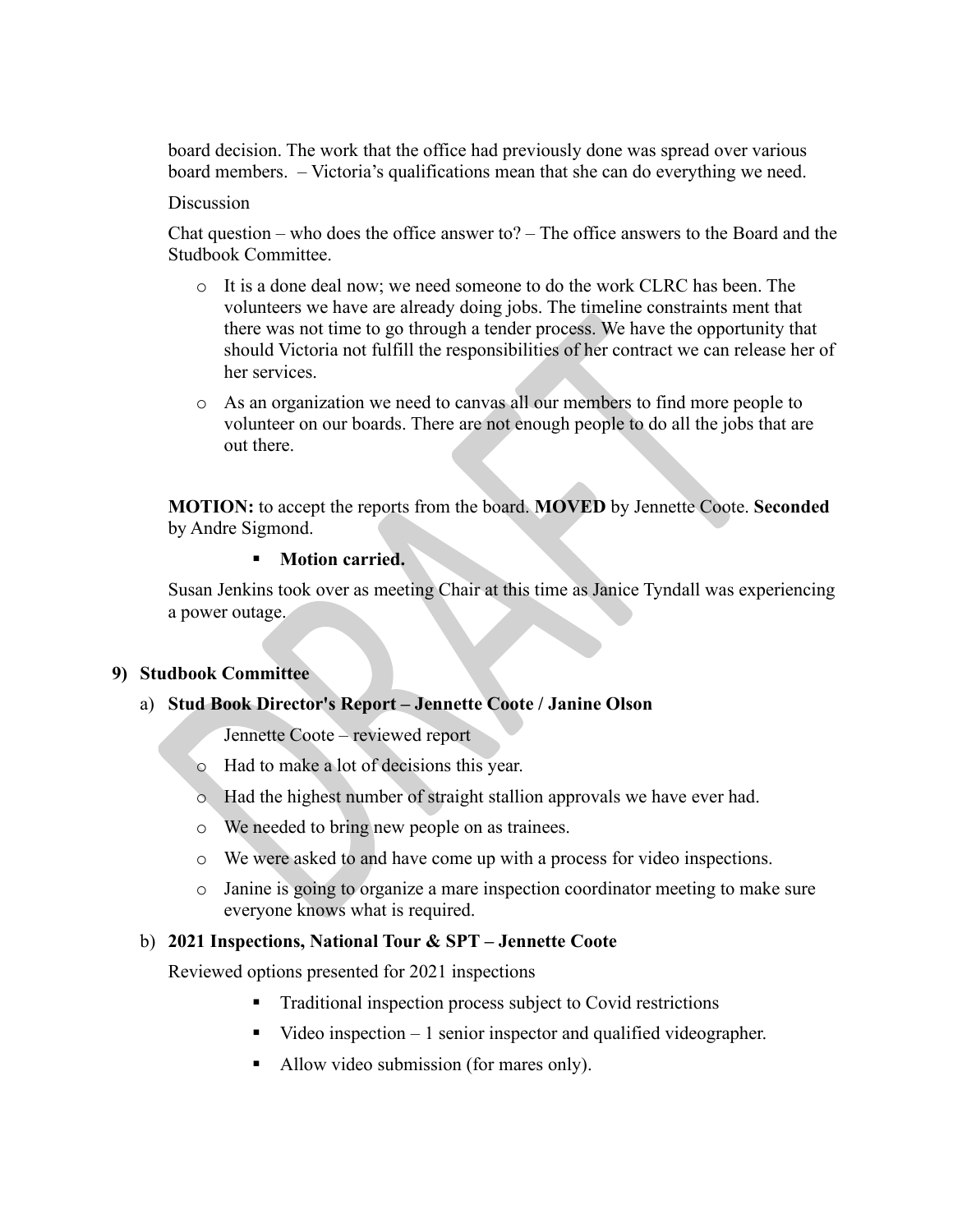**Discussion** 

- o Have allowance in rules for Chapters to make determinations on video submissions as required, without sacrificing National standards that have to be met.
- o Should ask for picture or video of location prior to inspection to make a determination if it is suitable ahead of time.
- o Inspection of mares must follow inspection format of showing mares in hand.
	- Janine is putting together a power point of how inspections are done.

Discussion of showing mares loose for inspections

- Studbook committee will review the question of allowing mares to be shown loose.
- Summarizing we have 3 issues with this; 1. Fairness 2. Standardized approach 3. Accuracy, with the linear profiling we want to get a description of the gaits. This is what has to be balanced.

# c) **Warmblood Fragile Foal Syndrome (WFFS) Discussion Q&A**

Marilyn Powell – Motion regarding WFFS testing

- o Studies show there is a 9-19% incidence of carriers within the Warmblood population. By making testing and reporting mandatory breeders can make better informed breeding decisions.
- o Should consider CWHBA covering the cost for testing active stallions. Batch testing reduces the cost significantly.

#### **Discussion**

o Gerrit Brinkman – mares should be encouraged to get tested as well.

# **Motion 1**

**MOTION:** That the Board be charged with amending the Studbook Regulations and implementing procedures to accomplish the following:

- 1. CWHBA require DNA verified Warmblood Fragile Foal Syndrome (WFFS) testing for all activated approved and licensed stallions.
- 2. All WFFS test results as per above, commencing with the 2022 breeding season, must be provided to the CWHBA and will be made publicly available on the official website of the CWHBA Stallion Directory and studbook.
- 3. Stallions for which there is no practical method of testing may at the discretion of the Studbook Committee, be listed as untested.

**MOVED** by the Studbook Committee. **Seconded** by Marilyn Powell.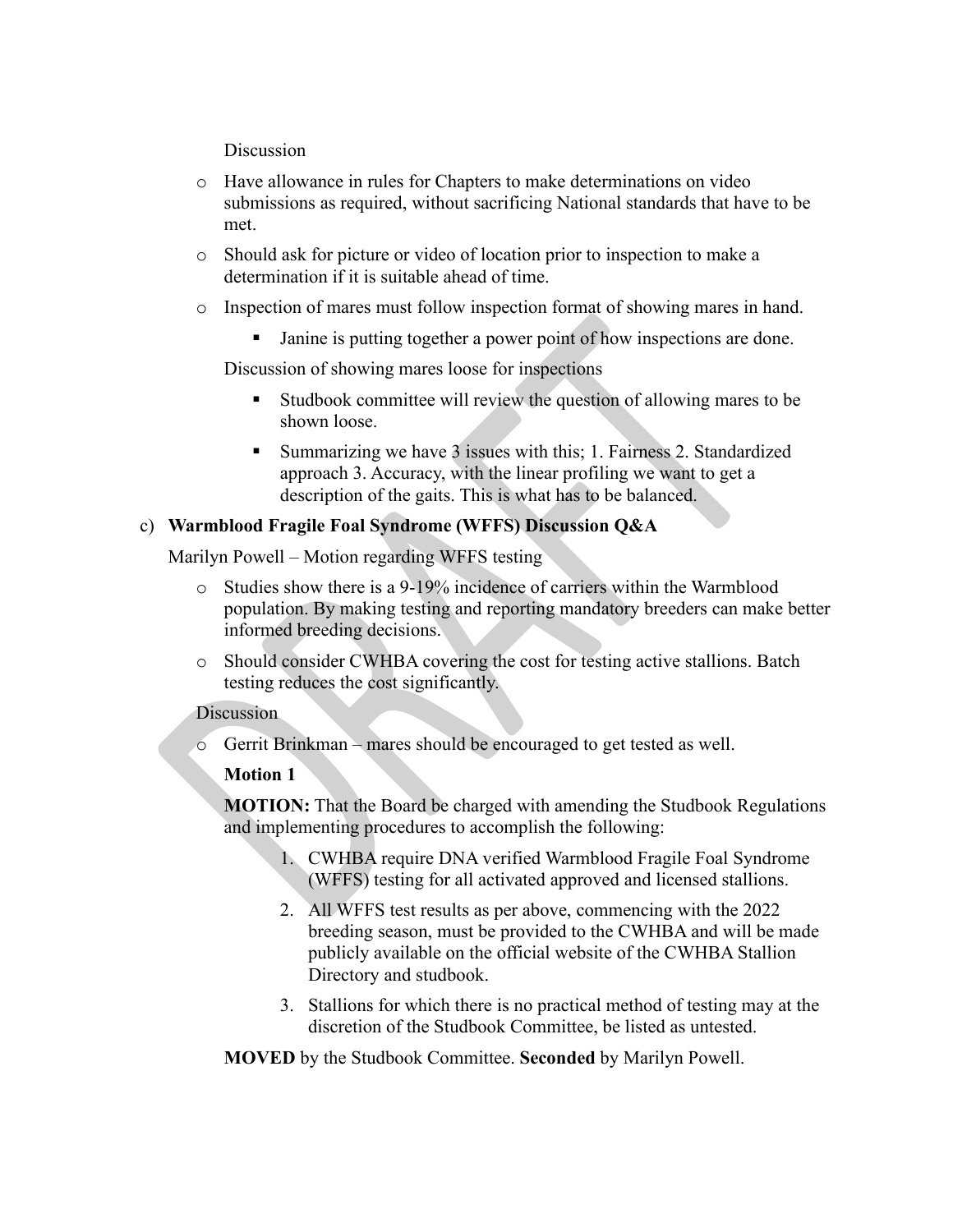#### **Motion 2**

**MOTION:** That the Board be charged with investigating the feasibility of rebating to stallion owners all or some of the costs of completing the WFFS testing as per Motion 1 according to the principle that:

- 1. CWHBA offset the cost of WFFS testing of
	- a. All stallions entered in the studbook and active for the breeding season 2022. Owners of previously tested stallions to be rebated at the flat rate established for the group testing.
	- b. At the discretion of the Studbook Committee any other stallions that should in fairness be grandfathered in to the testing program
- 2. Where stored samples are not available new DNA samples should be acquired when practical.

**MOVED** by the Studbook Committee. **Seconded** by Lorrie Jamieson.

- Board to look at feasibility of covering these costs perhaps through reduction of the activation fee for the following year.
- One of the concerns about covering the cost or doing the testing is that a most of stallions that want to activate come from another studbook. It is much better to put the onus on the stallion owner to get this done and then rebate them at our cost.

#### Discussion

- Possible liability issues resulting from testing and publishing results for samples that were submitted for parentage verification and DNA profiling only.
	- We will be seeking the permission of the stallion owners prior to all this
- **Motion 1 – Motion Carried**
- **Motion 2 - Motion Carried – Janice Tyndall negative.**
	- Several comments against refunding already tested stallions.

**MOTION:** To accept the Committee Reports as presented. **MOVED** by Jennette Coote **Seconded** by Marie Arsenault.

**Motion carried.**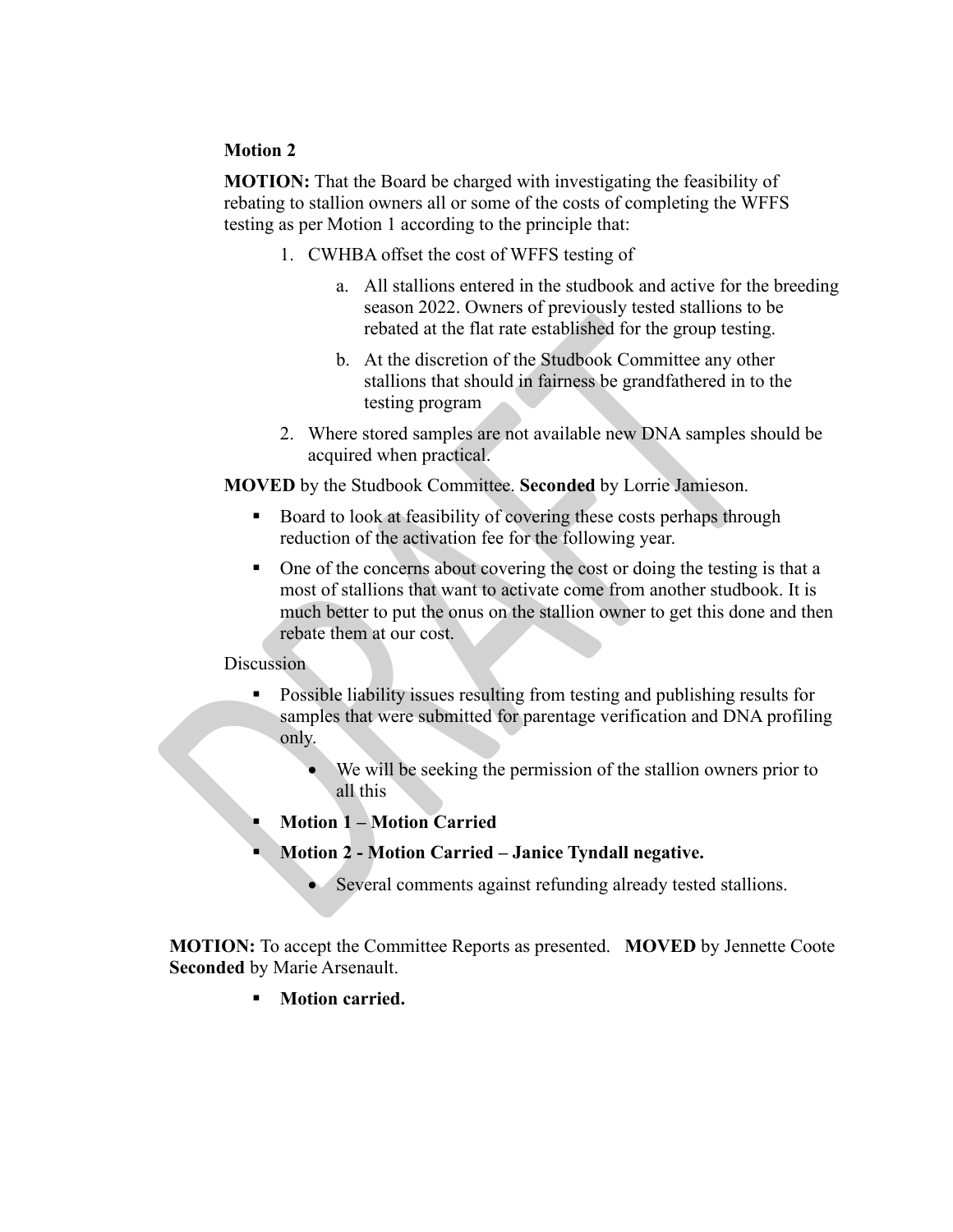#### **10) Provincial Chapter Reports**

Susan Jenkins – Due to time we are not going to go through each chapter's report. They are available on the website for review.

- a) **British Columbia**
- b) **Alberta**
- c) **Saskatchewan**
- d) **Manitoba**
- e) **Ontario**
- f) **Quebec**
- g) **Maritimes**

#### **11) Motions**

# a) **To Ratify actions of the Board of Directors Actions 2020**

**MOTION:** to ratify the actions of the Board in 2020. **MOVED** by Julie Pilon. **Seconded**  by Dianne Million

**Motion carried**

# b) **To Ratify new office of registrations**

**MOTION:** to ratify the change of registrars commencing in 2022 from the CLRC to the CWHBA office, as established by the Board. **MOVED** by Julie Pilon. **Seconded** by Dana Young

**Motion carried**

# **12) By-Law Amendments – None this year**

# **13) Elections**

Edward Kendall – we are going to accept nominations from the floor.

# a) **Vice Chair – two-year term (incumbent Susan Jenkins)**

Susan Jenkins – Nominated and she has agreed to stand

Must be a board member elected to this position, but anyone can make the nomination.

No additional nominations.

Susan Jenkins is elected by acclimation.

# b) **Stud Book Committee Member – two-year term (incumbent Janine Olson)**